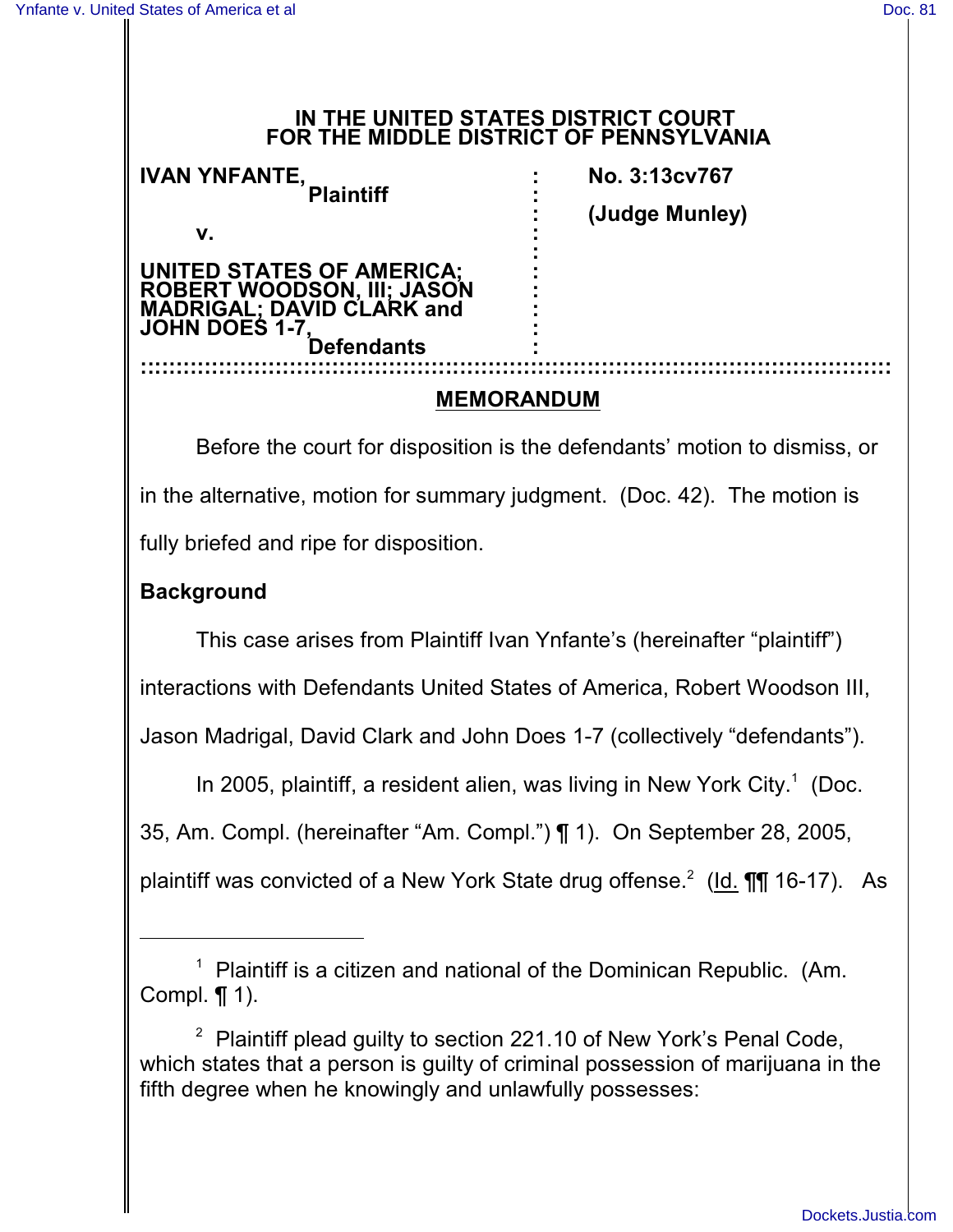a result of his New York drug conviction, New York City Immigration and Customs Enforcement Officers detained plaintiff. (Id.) On October 3, 2005, however, the Department of Homeland Security released plaintiff, finding his detainer legally insufficient to warrant removal. (Id. ¶ 17).

Almost five years later, on August 19, 2010, plaintiff was incarcerated at the Luzerne County Correctional Facility on charges of simple assault, harassment and disorderly conduct. (Doc. 69-2, Form I-213 record of deportable alien at 4). While incarcerated in Luzerne County, Defendant Woodson, a Department of Homeland Security Immigration and Customs Enforcement (hereinafter "DHS ICE") Officer, reviewed a list of Luzerne County Correctional Facility inmates and determined that plaintiff had a prior criminal conviction subjecting him to removal under 8 U.S.C.

 $\S$  1227(a)(2)(B)(i).<sup>3</sup> (Am. Compl. ¶¶ 5, 15-16).

N.Y. PENAL § 221.10.

<sup>1.</sup> mari[j]uana in a public place, as defined in section 240.00 of this chapter, and such marihuana is burning or open to public view; or

<sup>2.</sup> one or more preparations, compounds, mixtures or substances containing mari[j]uana and the preparations, compounds, mixtures or substances are of an aggregate weight of more than twenty-five grams.

<sup>&</sup>lt;sup>3</sup> Section 237(a)(2)(B)(i) of the Immigration and Naturalization Act provides: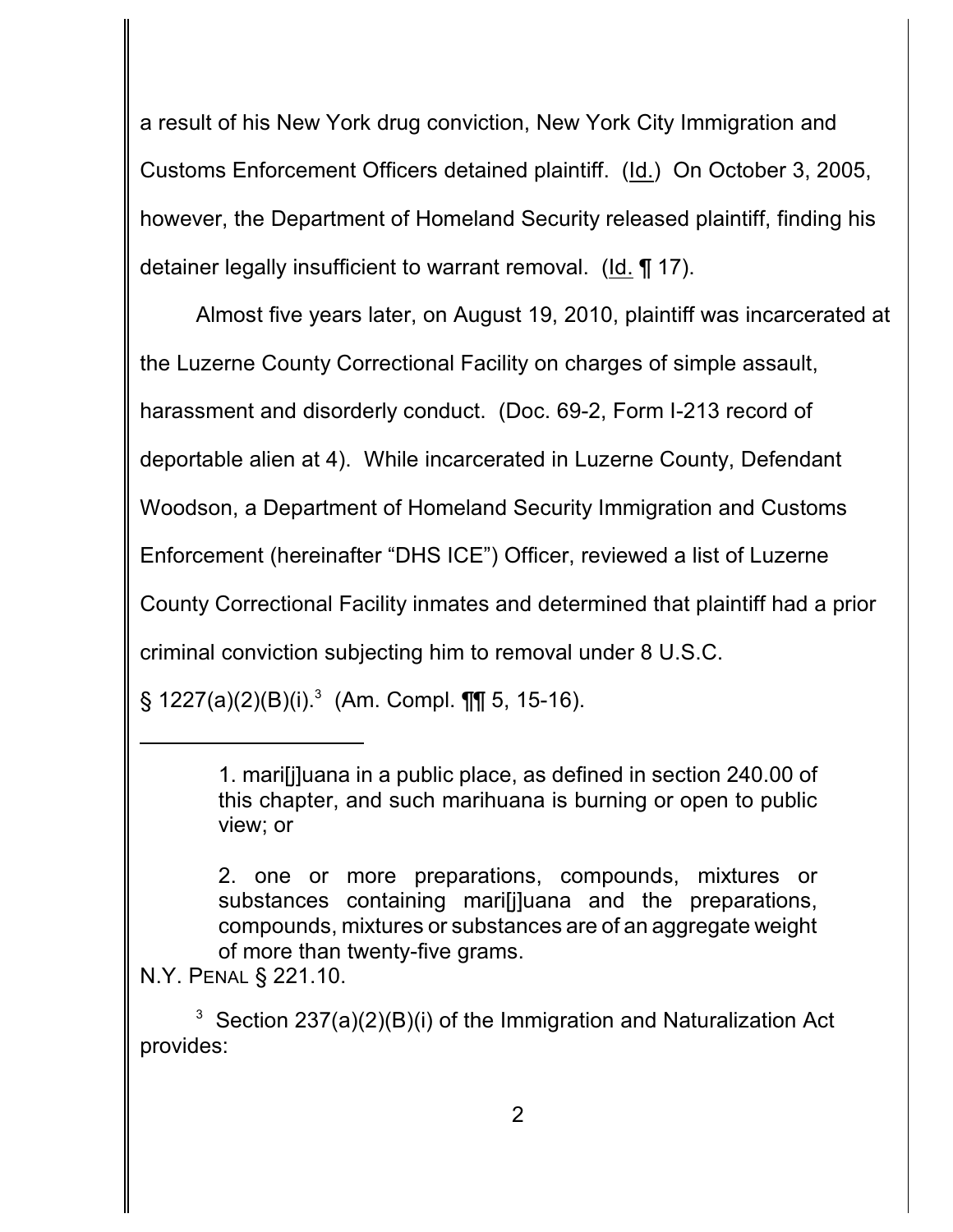Defendant Woodson conferred with another ICE Officer, Defendant Jason Madrigal, and together they requested a warrant to arrest plaintiff. (Id. ¶ 18). On August 23, 2010, Defendant David Clark, a DHS ICE Supervisor, issued an arrest warrant and a Notice to Appear (hereinafter "NTA"), which required plaintiff to appear before an immigration judge. (Id. ¶¶ 19-20). Upon release from the Luzerne County Correctional facility, unknown DHS ICE Officers arrested plaintiff and held him in ICE custody at the Pike County Correctional facility from August 23, 2010, to March 28, 2011. (Id. ¶¶ 21, 24).

In November 2010, while at the Pike County Correctional Facility (hereinafter "PCCF"), plaintiff suffered an injury to his right ring finger and fifth finger after an altercation with another inmate. (Am. Compl ¶ 25; Doc. 65-1, Decl. of Ivan Ynfante (hereinafter "Ynfante Decl.") ¶ 12). During the altercation, unnamed correctional officers intervened and shackled plaintiff. (Ynfante Decl. ¶ 12). Plaintiff then fell, causing serious injury to his two fingers. (Am. Compl. ¶¶ 25, 35-39; Ynfante Decl. ¶ 12).

Accordingly, plaintiff filed a fourteen (14) count complaint (Doc. 1) on

Any alien who at any time after admission has been convicted of a violation of (or a conspiracy or attempt to violate) any law or regulation of a State, the United States, or a foreign country relating to a controlled substance (as defined in section 802 of Title 21), other than a single offense involving possession for one's own use of 30 grams or less of marijuana, is deportable. 8 U.S.C. § 1227(a)(2)(B)(i).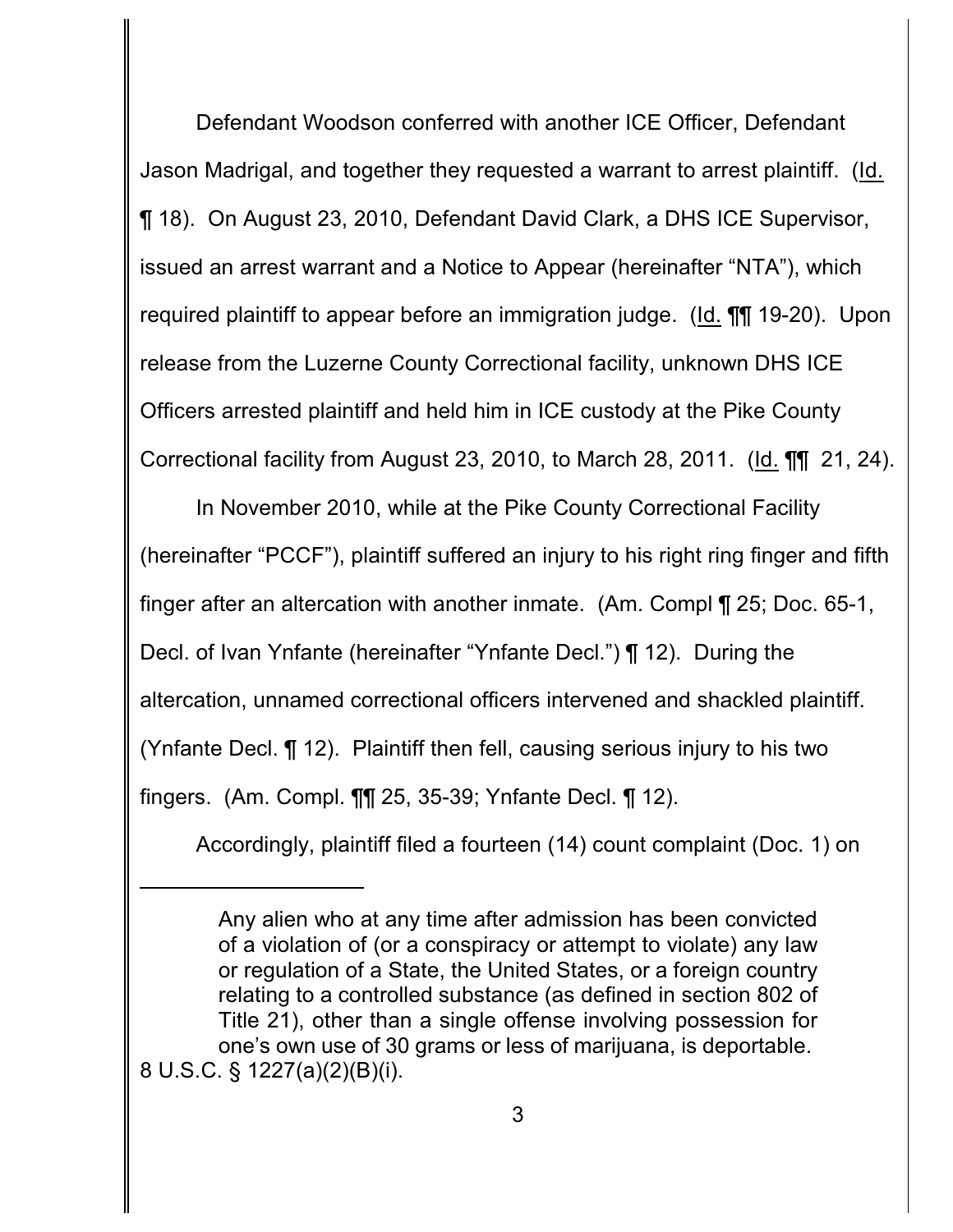March 25, 2013, and an amended complaint on December 16, 2013 (Doc. 35). Plaintiff's amended complaint asserts constitutional tort causes of action pursuant to Bivens v. Six Unknown Named Agents of the Federal Bureau of Narcotics, 403 U.S. 388 (1971) (hereinafter "Bivens" ), and intentional tort claims under the Federal Tort Claims Act, 28 U.S.C. §§ 2671-80 (hereinafter "FTCA"). Defendants filed a motion to dismiss and/or motion for summary judgment seeking the dismissal of all claims within plaintiff's amended complaint. The parties then briefed the issues bringing the case to its present posture.

#### **Jurisdiction**

Because plaintiff brings suit to vindicate his constitutional rights and under the FTCA, the court has jurisdiction under 28 U.S.C. § 1331 ("The district courts shall have original jurisdiction of all civil actions arising under the Constitution, laws, or treaties of the United States.").

### **Standard of Review**

Defendants filed their motion to dismiss plaintiff's complaint pursuant the Federal Rules of Civil Procedure 12(b)(1) and 12(b)(6). Rule 12(b)(1) provides that a court may dismiss a complaint for "lack of subject-matter jurisdiction." "Challenges to subject matter jurisdiction under Rule 12(b)(1) may be 'facial' or 'factual.'" Turicentro v. Am. Airlines Inc., 303 F.3d 293, 300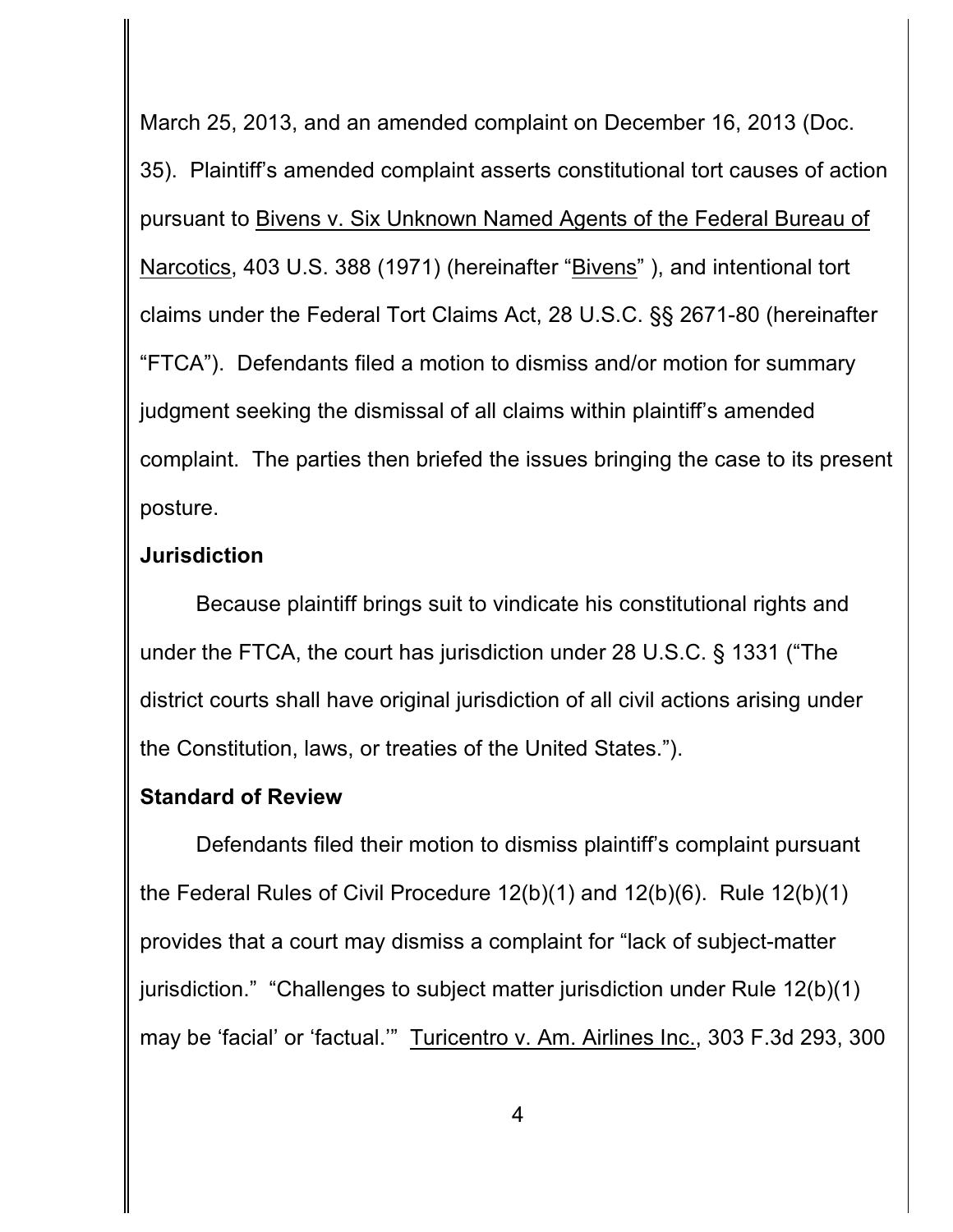n.4 (3d Cir. 2002). A facial attack serves to "contest the sufficiency of the pleadings, and the trial court must accept the complaint's allegations as true." Id. On the other hand, if the attack is factual, the court "accords plaintiff's allegations no presumption of truth. In a factual attack, the court must weigh the evidence relating to jurisdiction, with discretion to allow affidavits, documents, and even limited evidentiary hearings." Id.

The defendants' Rule 12(b)(1) motion is a factual attack on the court's jurisdiction, because it challenges not merely "an alleged pleading deficiency, but rather the actual failure of [plaintiff's] claims to comport with the jurisdictional prerequisites" of federal law. United States ex rel. Atkinson v. Pa. Shipbuilding Co., 473 F.3d 506, 514 (3d Cir. 2007). As such, plaintiff bears the burden of establishing jurisdiction, and unlike other familiar motions, no presumptive truthfulness attaches to the allegations in the complaint. Mortensen v. First Fed. Sav. & Loan Ass'n, 549 F.2d 884, 891 (3d Cir. 1977). Moreover, the court may consider evidence outside the pleadings because the court is the "ultimate finder of fact" on jurisdictional questions. S.R.P. ex rel. Abunabba v. United States, 676 F.3d 329, 343 (3d Cir. 2012).

The defendants have also filed a motion to dismiss plaintiff's complaint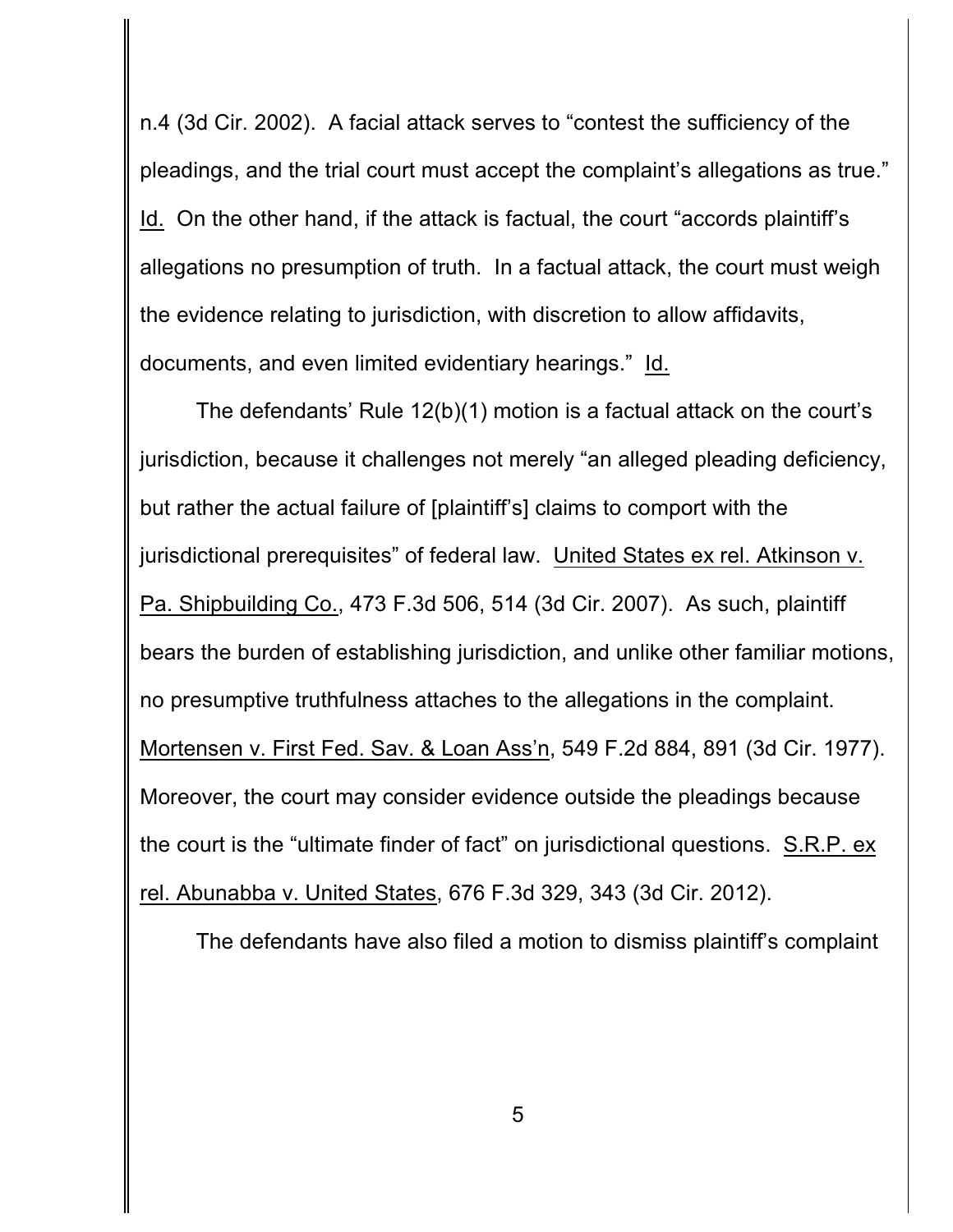under Federal Rule of Civil Procedure  $12(b)(6).$ <sup>4</sup> The court tests the sufficiency of the complaint's allegations when considering a Rule 12(b)(6) motion. All well-pleaded allegations of the complaint must be viewed as true and in the light most favorable to the non-movant to determine whether, "'under any reasonable reading of the pleadings, the plaintiff may be entitled to relief.'" Colburn v. Upper Darby Twp., 838 F.2d 663, 665-66 (3d Cir. 1988) (quoting Estate of Bailey by Oare v. Cnty. of York, 768 F.2d 503, 506 (3d Cir. 1985)). The plaintiff must describe "'enough facts to raise a reasonable expectation that discovery will reveal evidence of' [each] necessary element" of the claims alleged in the complaint. Phillips v. Cnty. of Allegheny, 515 F.3d 224, 234 (3d Cir. 2008) (quoting Bell Atl. Corp. v. Twombly, 550 U.S. 544, 556 (2007)). Moreover, the plaintiff must allege facts that "justify moving the case beyond the pleadings to the next stage of litigation." Id. at 234-35. In evaluating the sufficiency of a complaint the court may also consider "matters of public record, orders, exhibits attached to the complaint and items appearing in the record of the case." Oshiver v. Levin, Fishbein, Sedran & Berman, 38 F.3d 1380, 1384 n.2 (3d Cir. 1994) (citations omitted). The court does not have to accept legal conclusions or unwarranted factual inferences.

<sup>&</sup>lt;sup>4</sup> While defendants support their  $12(b)(6)$  motion with evidentiary materials outside the pleadings, the court does not rely on these materials to resolve the instant motion.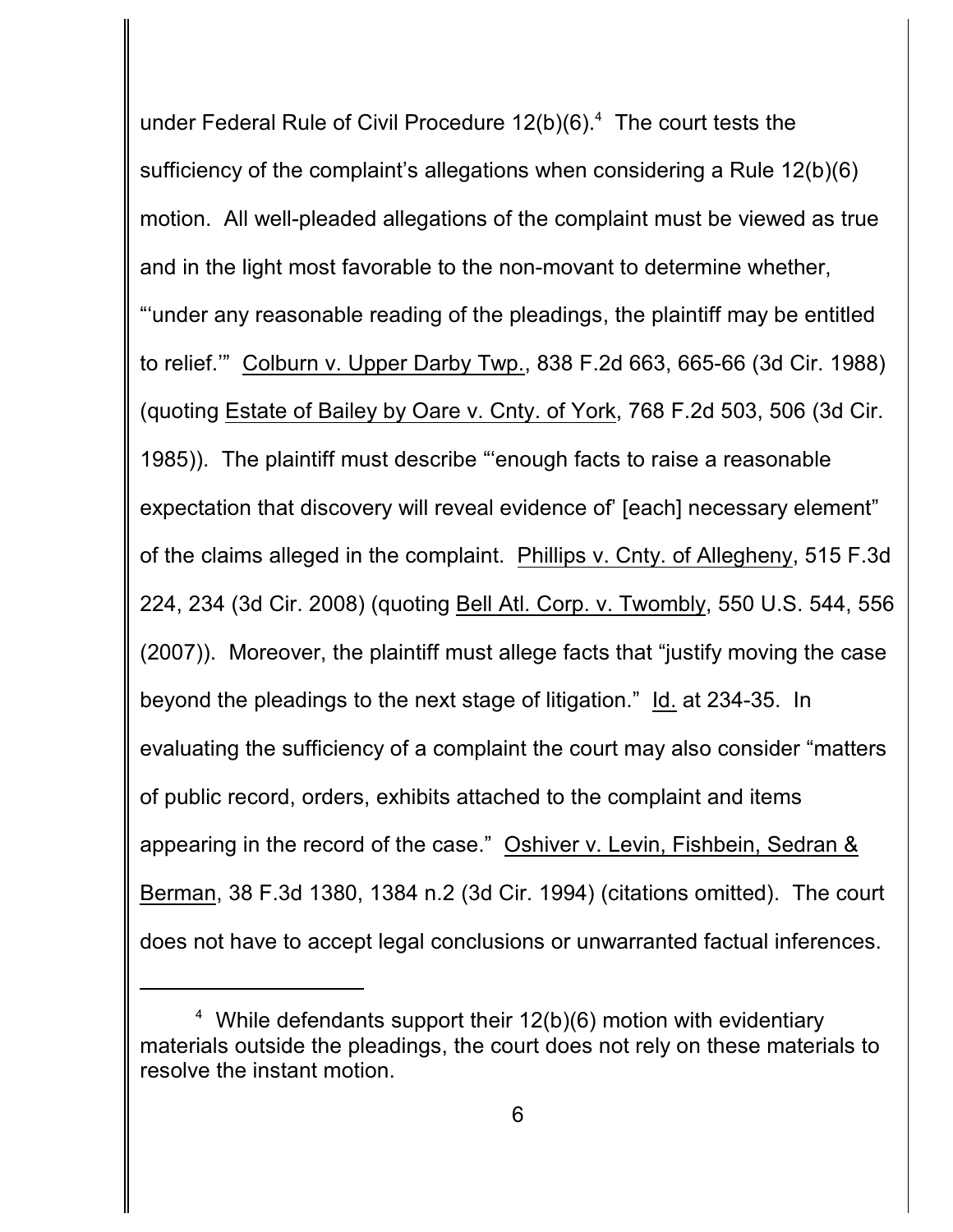See Curay-Cramer v. Ursuline Acad. of Wilmington, Del., Inc., 450 F.3d 130, 133 (3d Cir. 2006) (citing Morse v. Lower Merion Sch. Dist., 132 F.3d 902, 906 (3d Cir. 1997)).

### **Discussion**

Plaintiff's claims arise from two separate events. First, plaintiff asserts several claims arising from the defendants' decision to commence removal proceedings against him in August 2010. Second, plaintiff asserts three claims regarding his treatment in November 2010 while incarcerated at the Pike County Correctional Facility (hereinafter "PCCF"). The court will address each category of claims *in seriatim*.

## **I. Removal claims**<sup>5</sup>

The defendants seek dismissal of plaintiff's removal claims pursuant to Federal Rule of Civil Procedure 12(b)(1), contending federal immigration law strips the court's subject matter jurisdiction because the removal claims derive

 $5$  Plaintiff asserts twelve (12) causes of action arising from the defendants' decision to commence removal proceedings against him. Counts 1-5 state Bivens claims for violations of plaintiff's constitutional rights under the 4th, 5th, 6th, 8th and 14th Amendments. (Am. Compl. ¶¶ 28-31). Counts 7-10 aver FTCA claims for invasion of privacy, false arrest, false imprisonment and malicious prosecution. (Id. ¶¶ 40-41). Counts 12-14 state FTCA claims for negligence, negligent hiring, negligent retention, negligent training, intentional infliction of emotional distress and negligent infliction of emotional distress. (Id. **11** 42-54). The court will refer to these claims as plaintiff's "removal claims."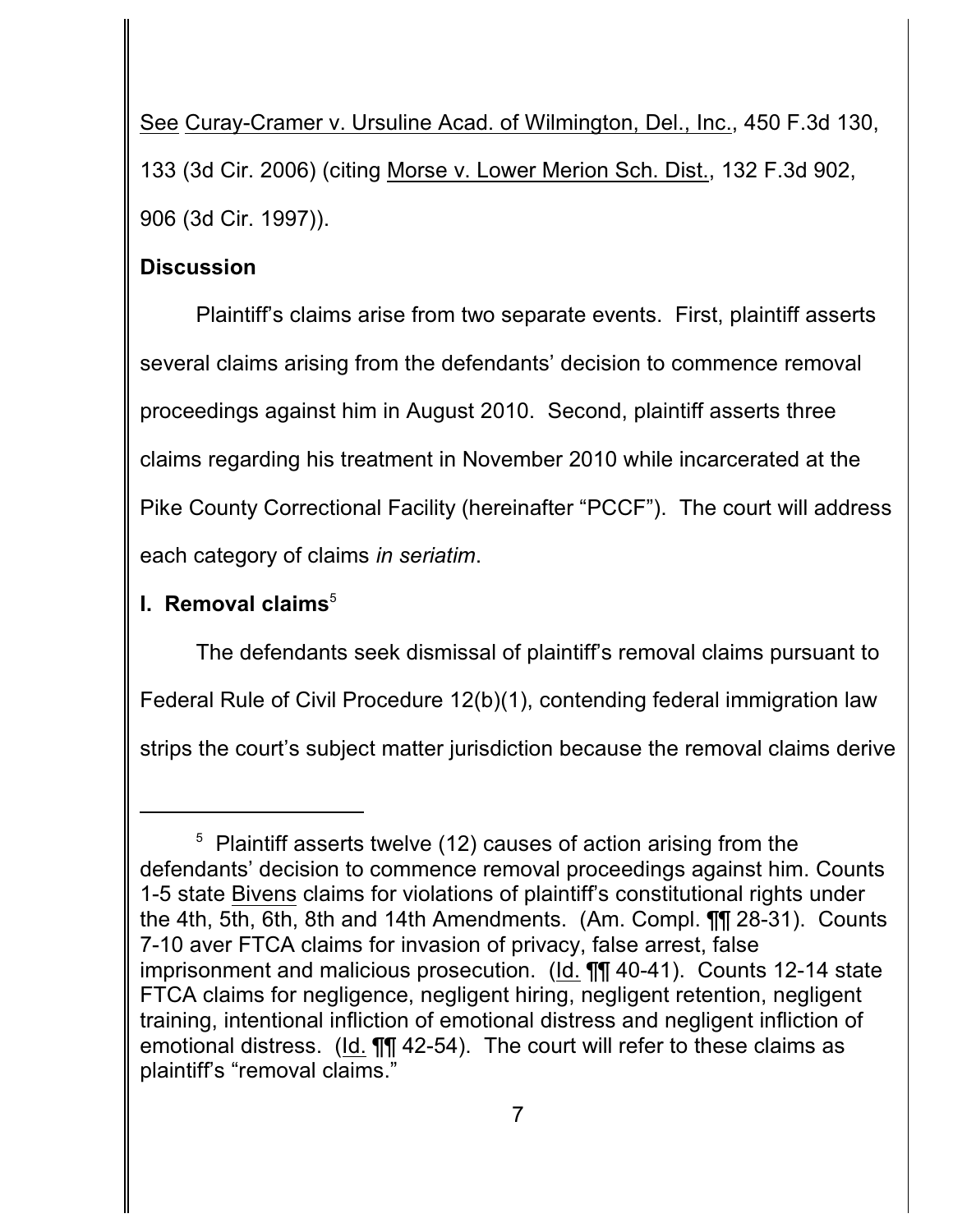from the defendants' decision on August 23, 2010 to commence removal proceedings against plaintiff. Plaintiff counters that subject matter jurisdiction exists because the defendants did not commence removal proceedings on August 23, 2010. Rather, defendants' August 23, 2010 decision re-instituted prior removal proceedings that had been terminated in September 2005.

Specifically, plaintiff asserts that the August 23, 2010 warrant and NTA were obtained without probable cause. (Id. ¶ 22). Further, plaintiff argues that defendants unlawfully detained him until March 28, 2011, when an immigration judge terminated proceedings against him. (Id. ¶ 24). Plaintiff also avers defendants precluded him from posting post bail and prevented him from retrieving his vehicle, which local authorities impounded because of his detention. (Id. **¶¶** 23-24).

Federal law provides that "no court shall have jurisdiction to hear any cause or claim by or on behalf of any alien arising from the decision or action by the Attorney General to commence proceedings, adjudicate cases, or execute removal orders against any alien under [relevant provisions of the INA]." 8 U.S.C. § 1252(g) (hereinafter "section 1252(g)"). The Supreme Court has stated that section 1252(g) "focus[es] special attention upon the initiation or prosecution of various stages in the deportation process." Reno v. Am.-Arab Anti-Discrimination Comm., 525 U.S. 471, 483 (1999). Specifically,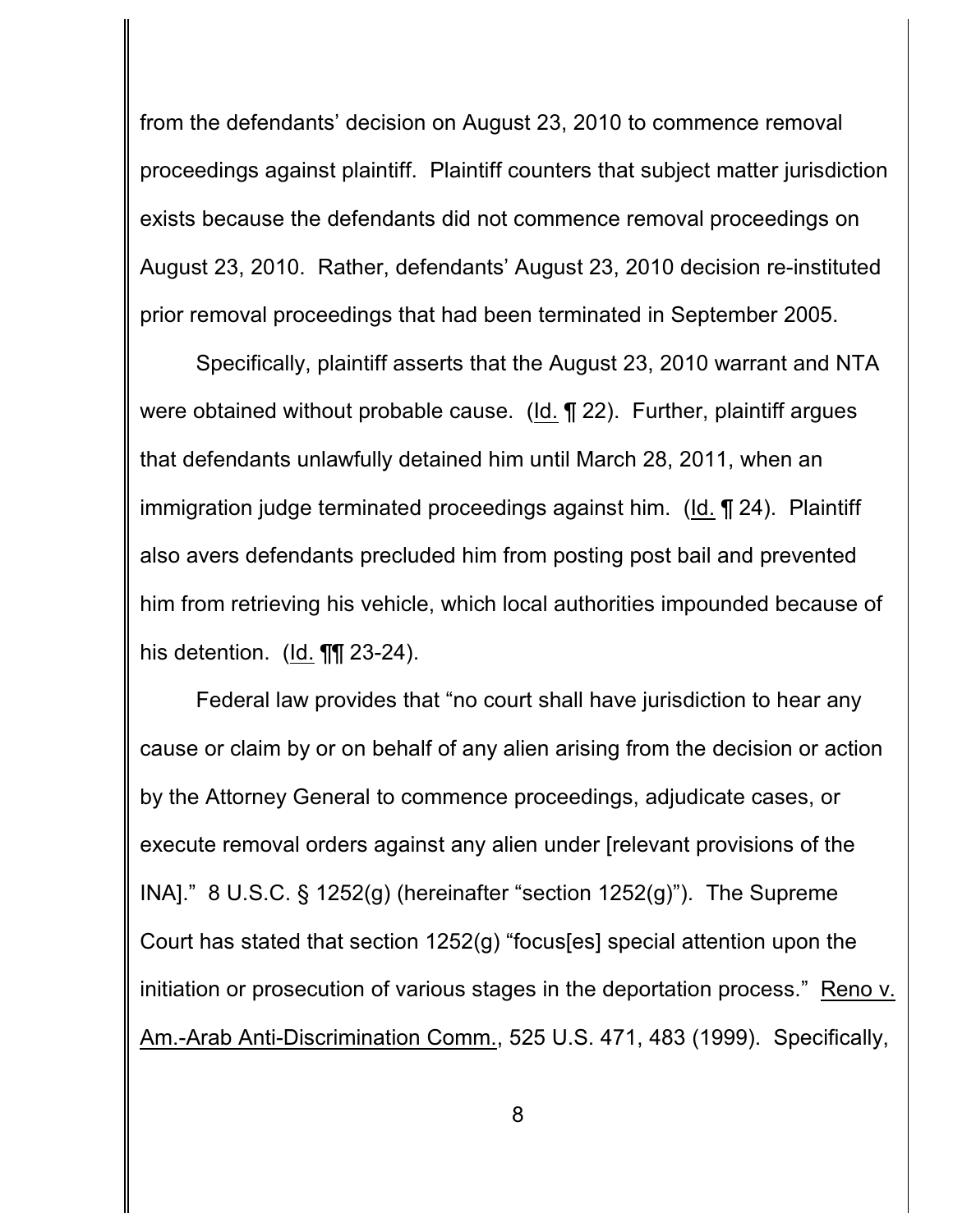section 1252(g) "applies only to three discrete actions that the Attorney General may take: his decision or action [to] commence proceedings, adjudicate cases, or execute removal orders." Id. at 482 (internal quotation marks omitted).

In short, section 1252(g) precludes federal courts' subject matter jurisdiction over **any** claim when the Attorney General's decision or action to commence proceedings is the basis of the claim. See Adegbuji v. Fifteen ICE Agents, 169 F. App'x 733, 735 (3d Cir. 2006) (noting that section 1252(g) precludes Bivens claims "arising out of the decision to commence removal proceedings."); El Badrawi v. Dept. of Homeland Sec., 579 F. Supp. 2d 249, 265 (E.D. Conn. 2008) (stating that section 1252(g) precludes plaintiff's FTCA claims arising from the issuance of a Notice to Appear).

In the instant matter, plaintiff's removal claims involve the defendants' decision to commence removal proceedings against him and therefore, are precluded under 1252(g). While plaintiff characterizes his challenge as the re-institution of his 2005 proceedings, he is actually challenging the defendants' decision to commence removal proceedings. In essence, he wishes to invade defendants' prosecutorial discretion and determine himself how defendants should proceed against him. Defendants' choice to commence removal proceedings is within the discretion of the agency and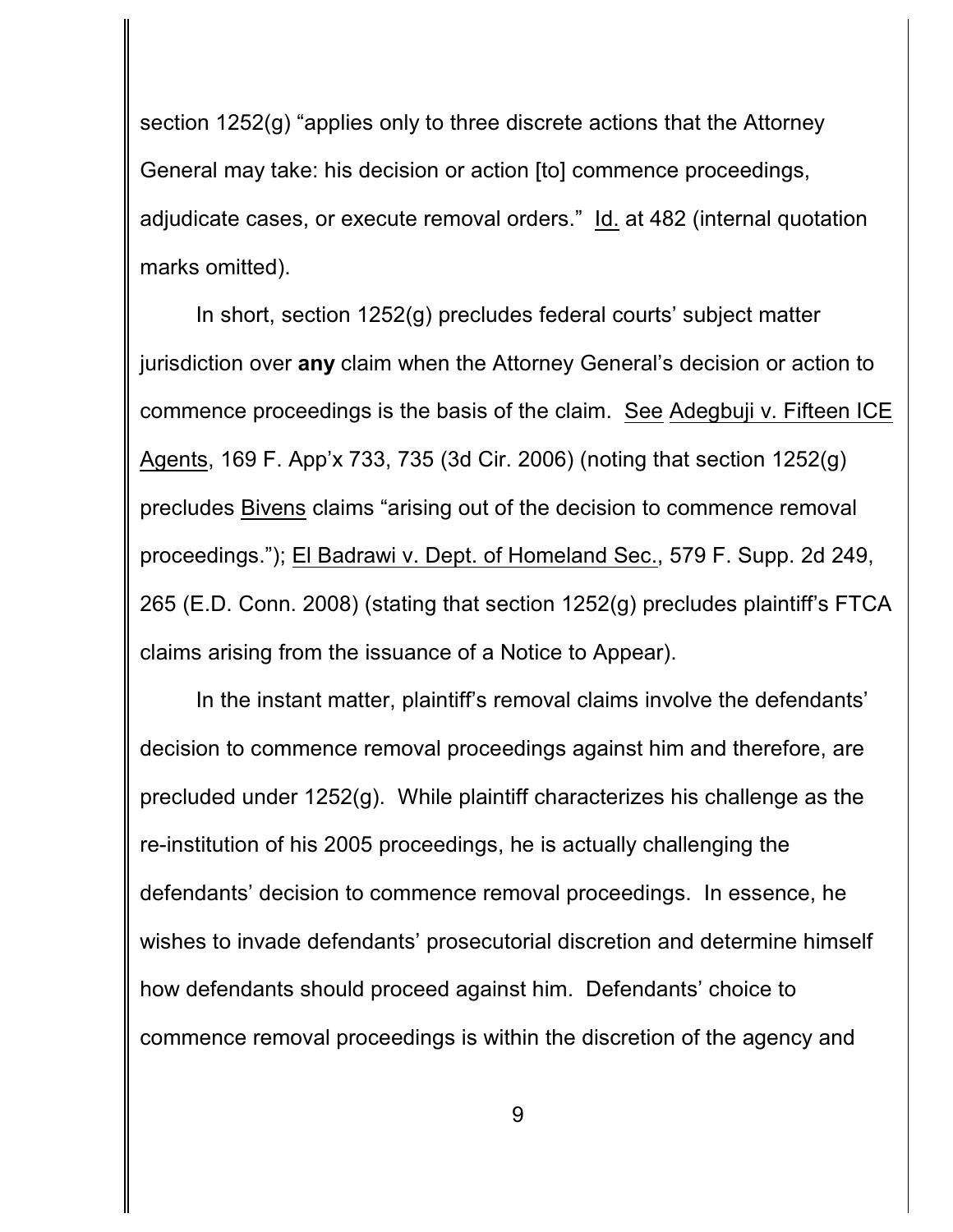cannot be reviewed by the courts. Reno, 525 U.S. 471, 486-87; see also Rodriguez v. Att'y Gen. of U.S., 414 F. App'x 484, 488 (3d Cir. 2011) (stating that the Attorney General has prosecutorial discretion regarding whether and when it commences removal proceedings against an alien).

Moreover, plaintiff's argument that the August 23, 2010 NTA merely amounted to a re-institution of his 2005 immigration proceedings is without merit for two reasons. First, plaintiff cites no statute, regulation or case supporting his conclusory assertion that the 2010 NTA re-instituted his 2005 immigration proceedings. Second, Defendant Woodson did not seek to reopen his prior immigration case. Rather, Defendant Woodson initiated a new deportable alien record in 2010. (Id. ¶¶ 15-16, 18); (Doc. 69-2, Ex. B, Form I-213 record of deportable alien dated Aug. 23, 2010). Accordingly, plaintiff has failed to establish federal subject matter jurisdiction regarding his removal claims and they will be dismissed. Mortensen, 549 F.2d at 891.<sup>6</sup>

### **II. Remaining Bivens and FTCA claims**

Plaintiff asserts three additional claims arising from an injury allegedly sustained while incarcerated at the Pike County Corrections Facility in

 $6$  The court will dismiss these claims with prejudice as an amendment would be futile. See Alston v. Parker, 363 F.3d 229, 235 (3d Cir. 2004) (holding that district courts must permit a curative amendment within a set period of time unless such an amendment would be inequitable or futile).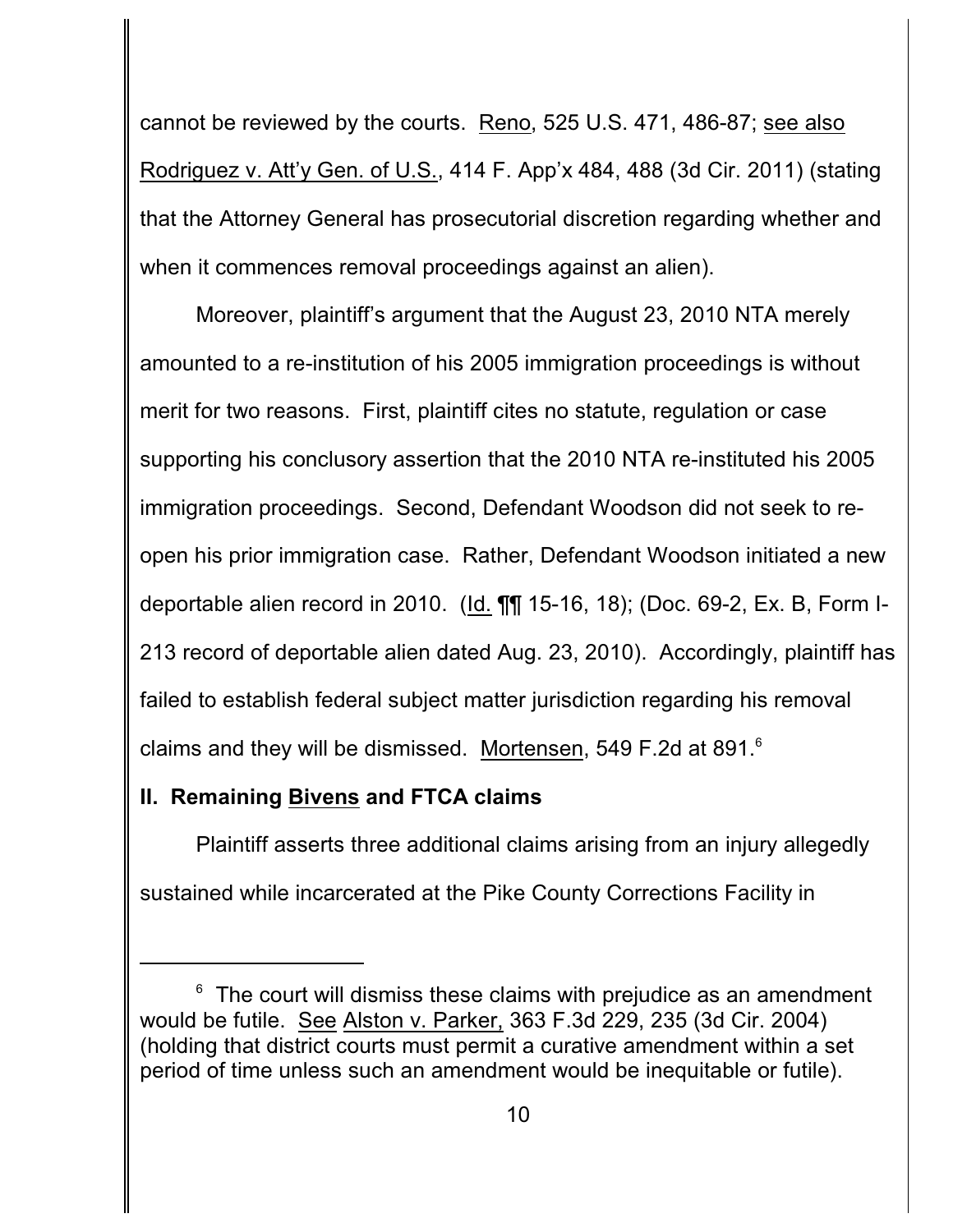November 2010. Plaintiff's claims are a: (1) Bivens Eighth Amendment excessive force; (2) Bivens Eighth Amendment medical indifference and (3) FTCA state law medical negligence claim.

Bivens and FTCA claims have very different requirements in terms of the parties that may properly be named as defendants. The FTCA allows federal inmates to sue the **United States** for injuries sustained while incarcerated. 28 U.S.C. § 2674. In this regard, "[t]he FTCA 'was designed primarily to remove the sovereign immunity of the United States from suits in tort, with certain specific exceptions, to render the Defendants liable in tort as a private individual would be under like circumstances.'" Sosa v. Alvarez-Machain, 542 U.S. 692, 700 (2004) (quoting Richards v. United States, 369 U.S. 1, 6 (1962)); CNA v. United States, 535 F.3d 132, 138 (3d Cir. 2008).

A court, however, may not entertain an FTCA claim against "any employee of the Defendants while acting within the scope of his office or employment." 28 U.S.C. § 2679(b)(1); see also FDIC v. Meyer, 510 U.S. 471, 476 (1994). Rather, the only proper defendant in an FTCA suit is the United States itself. 28 U.S.C. §§ 2671-80.

In contrast to FTCA actions, a Bivens claim can only be asserted against individual officials. Indeed, it is well-settled that Bivens actions against the United States–and, by extension, against federal agencies or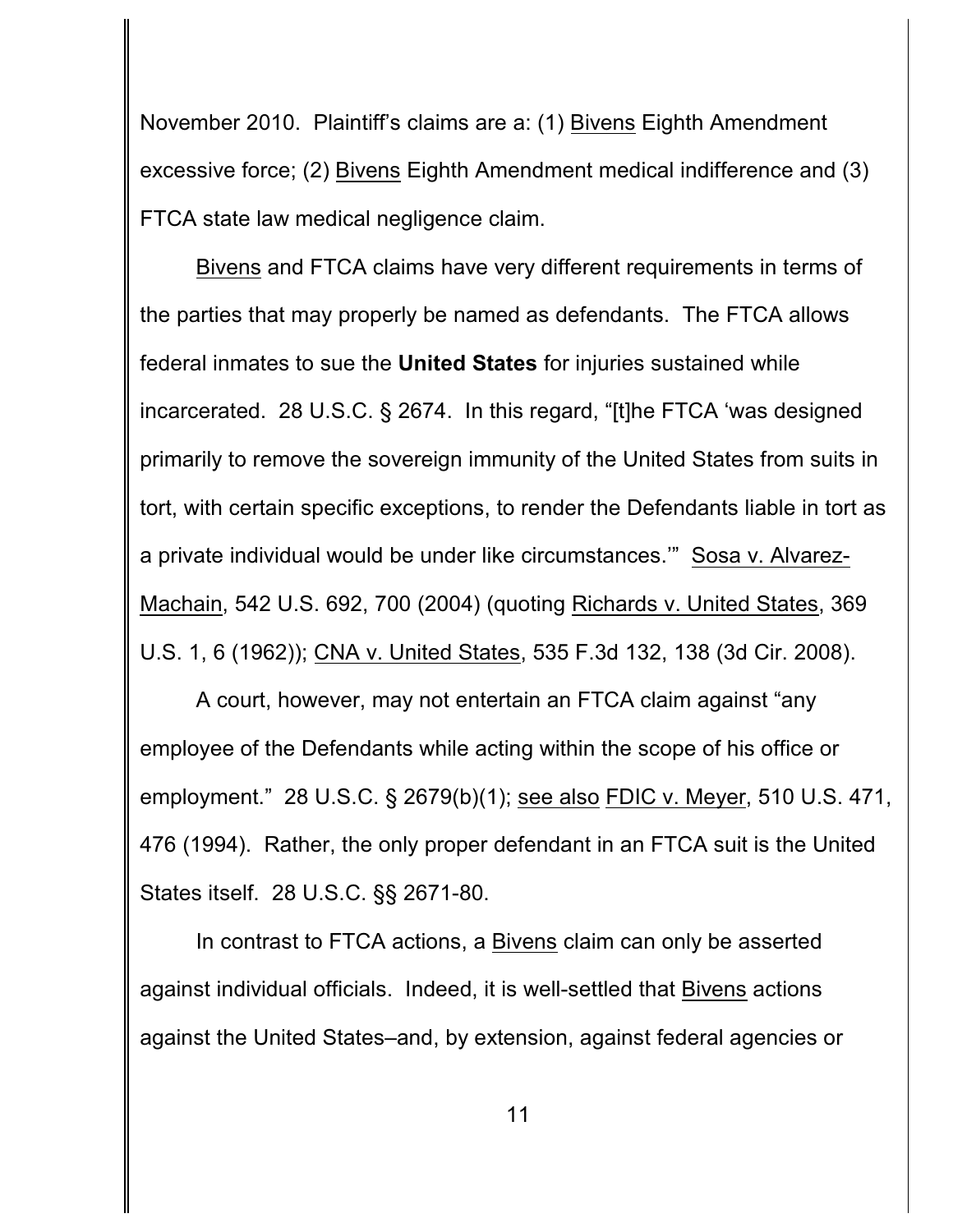officials sued in their official capacity–are barred by sovereign immunity, absent an explicit waiver of that immunity. Meyer, 510 U.S. at 483 (1994); Jaffee v. United States, 592 F.2d 712, 717 (3d Cir. 1979); Bell v. Rossott, 227 F. Supp. 2d 315, 320 (M.D. Pa. 2002) (dismissing claim against individual federal defendants sued in their official capacity because the claims are essentially made against the United States). Therefore, sovereign immunity precludes Bivens actions from being asserted against the United States, or a federal agency.

Ergo, the court will dismiss the individual defendants from plaintiff's FTCA claims and the United States from plaintiff's **Bivens** claims.<sup>7</sup>

Moreover, a Bivens civil rights action has the same standard as a 42 U.S.C. § 1983 civil rights action. Brown v. Philip Morris Inc., 250 F.3d 789, 800 (3d Cir. 2001). To be personally liable under Bivens, a defendant cannot merely be liable under the theory of *respondeat superior*, but rather "a plaintiff must plead that each Defendants-official defendant, through the official's own individual actions, has violated the Constitution." Ashcroft v. Iqbal, 556 U.S. 662, 675-76 (2009).

 $7$  The court will dismiss the individual defendants from plaintiff's FTCA claim and the United States from plaintiff's Bivens claim with prejudice as an amendment would be futile. See Alston, 363 F.3d at 235 (holding that district courts must permit a curative amendment within a set period of time unless such an amendment would be inequitable or futile).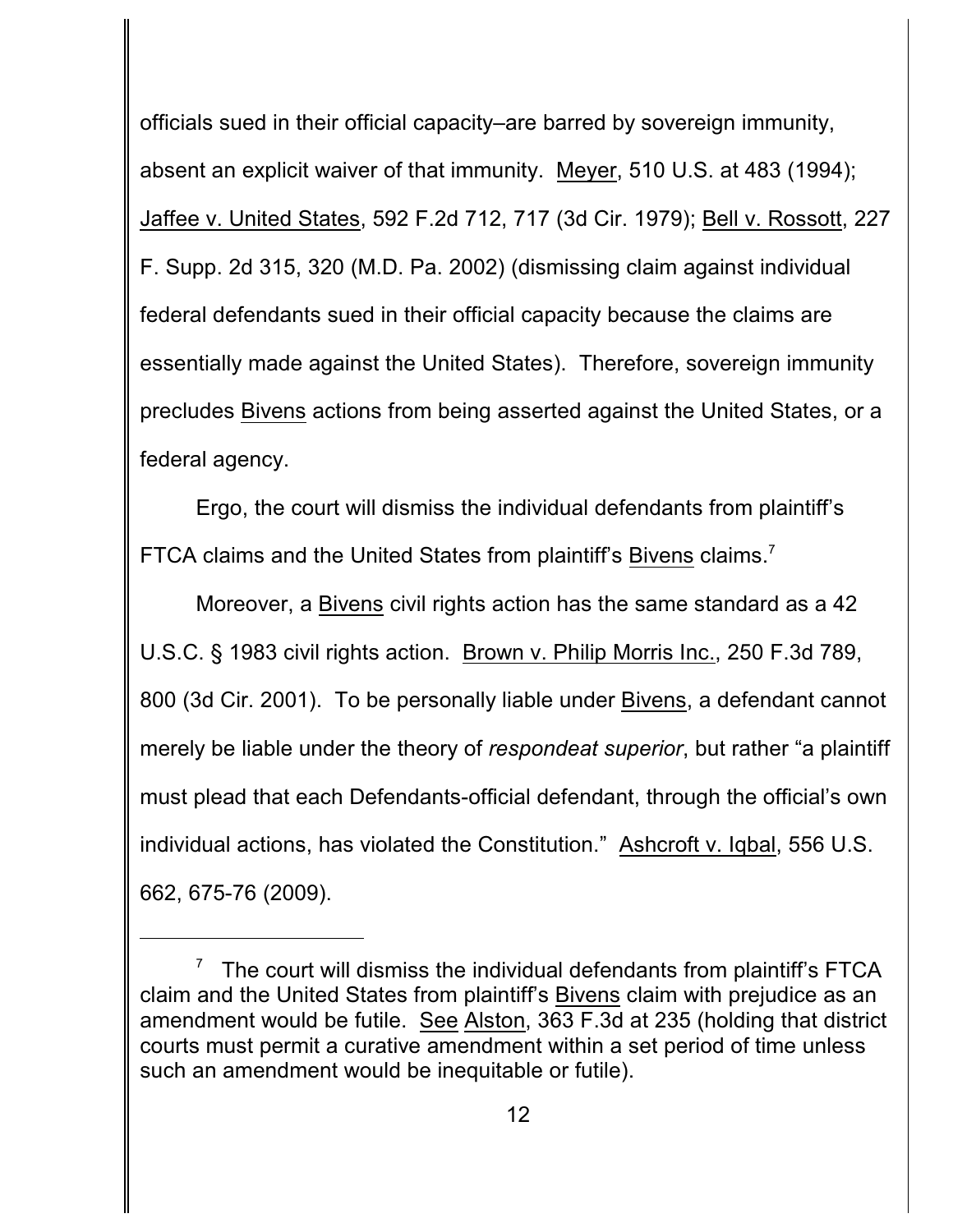Thus, for plaintiff's amended complaint to be sufficient, plaintiff's Bivens claims must assert facts plausibly demonstrating a violation of a federal right **and** that either: (1) defendants directly participated in violating plaintiff's federal rights; (2) defendants directed others to violate plaintiff's federal rights; or (3) defendants were the people in charge of plaintiff's incarceration and acquiesced as their subordinates violated plaintiff's federal rights. Santiago v. Warminster Twp., 629 F.3d 121, 129 (3d Cir. 2010). With these precepts in mind, the court turns to plaintiff's first Bivens claim.

## **A. Bivens: Denial of medical care**

Plaintiff asserts a Bivens denial of medical care claim under the Eighth Amendment. The Eighth Amendment protects prisoners from cruel and unusual punishment, including "the unnecessary and wanton infliction of pain." Hudson v. McMillian, 503 U.S. 1, 5 (1992). To prevail on an Eighth Amendment denial of medical care claim, an inmate must demonstrate: (1) a deprivation that is objectively sufficiently serious; and (2) a sufficiently culpable state of mind of the defendant official. Farmer v. Brennan, 511 U.S. 825, 834 (1994).

To establish the first element, the medical need and the alleged deprivation of care "must be objectively, sufficiently serious." Id. (quotation and citations omitted). The "concept of a serious medical need . . . has two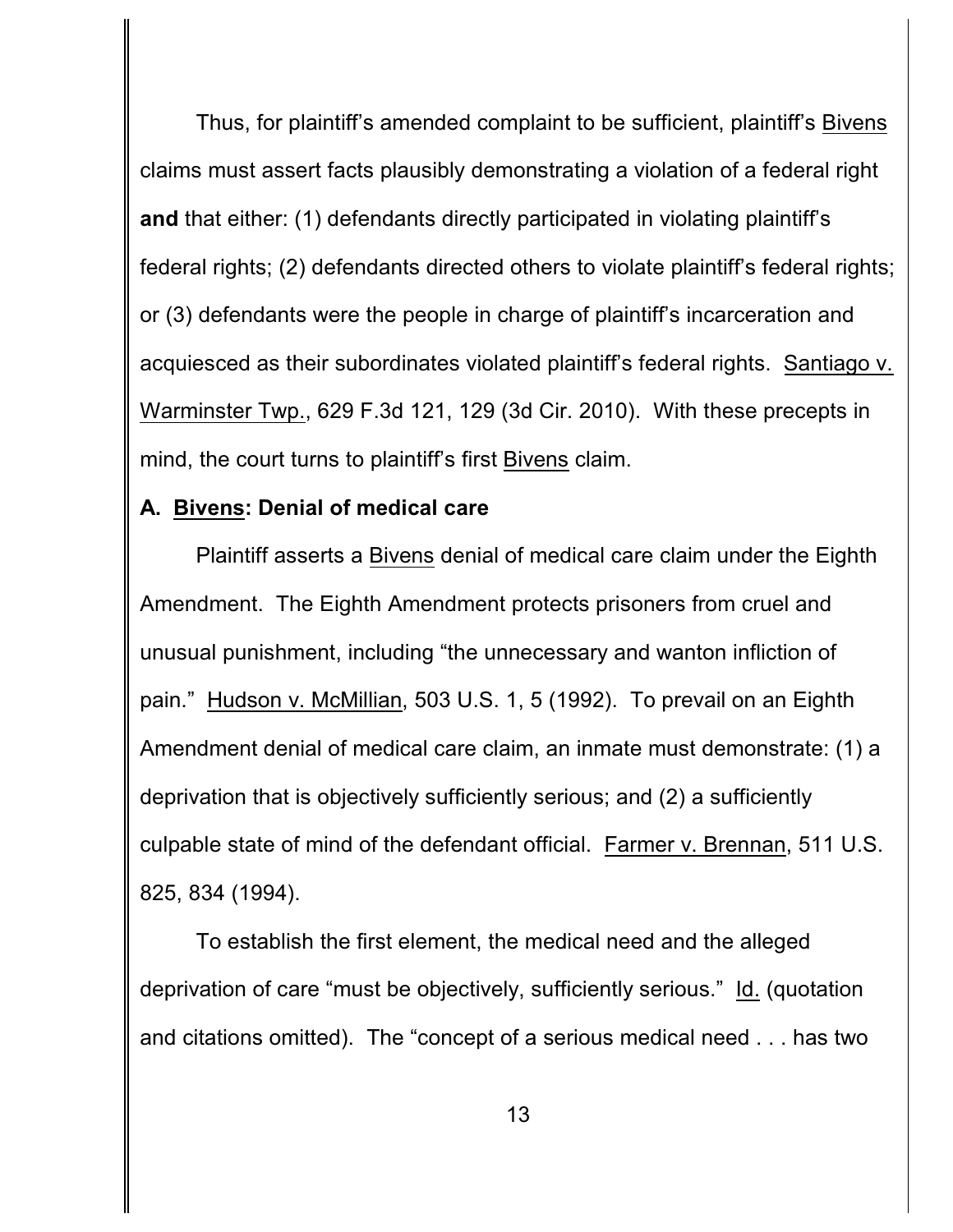components, one relating to the consequences of a failure to treat and one relating to the obviousness of those consequences." Colburn, 946 F.2d at 1023. A prisoner's medical condition must "be such that a failure to treat can be expected to lead to substantial and unnecessary suffering, injury, or death" and one that either "has been diagnosed by a physician as requiring treatment or one that is so obvious that a lay person would easily recognize the necessity for a doctor's attention." Id.

To establish the second element, the plaintiff must demonstrate that the defendant acted with deliberate indifference. A prison official does not act with deliberate indifference "unless the official knows of and disregards an excessive risk to inmate health or safety; the official must both be aware of facts from which the inference could be drawn that a substantial risk of serious harm exists, and he must also draw the inference." Farmer, 511 U.S. at 837. The Supreme Court has stated that "deliberate indifference describes a state of mind more blameworthy than negligence," but that the deliberate indifference standard is "satisfied by something less than acts or omissions for the very purpose of causing harm or with knowledge that harm will result." Id. at 835.

In the instant matter, plaintiff asserts that he suffered an injury in November 2010 at the Pike County Correctional Facility. (Am. Compl. ¶ 25).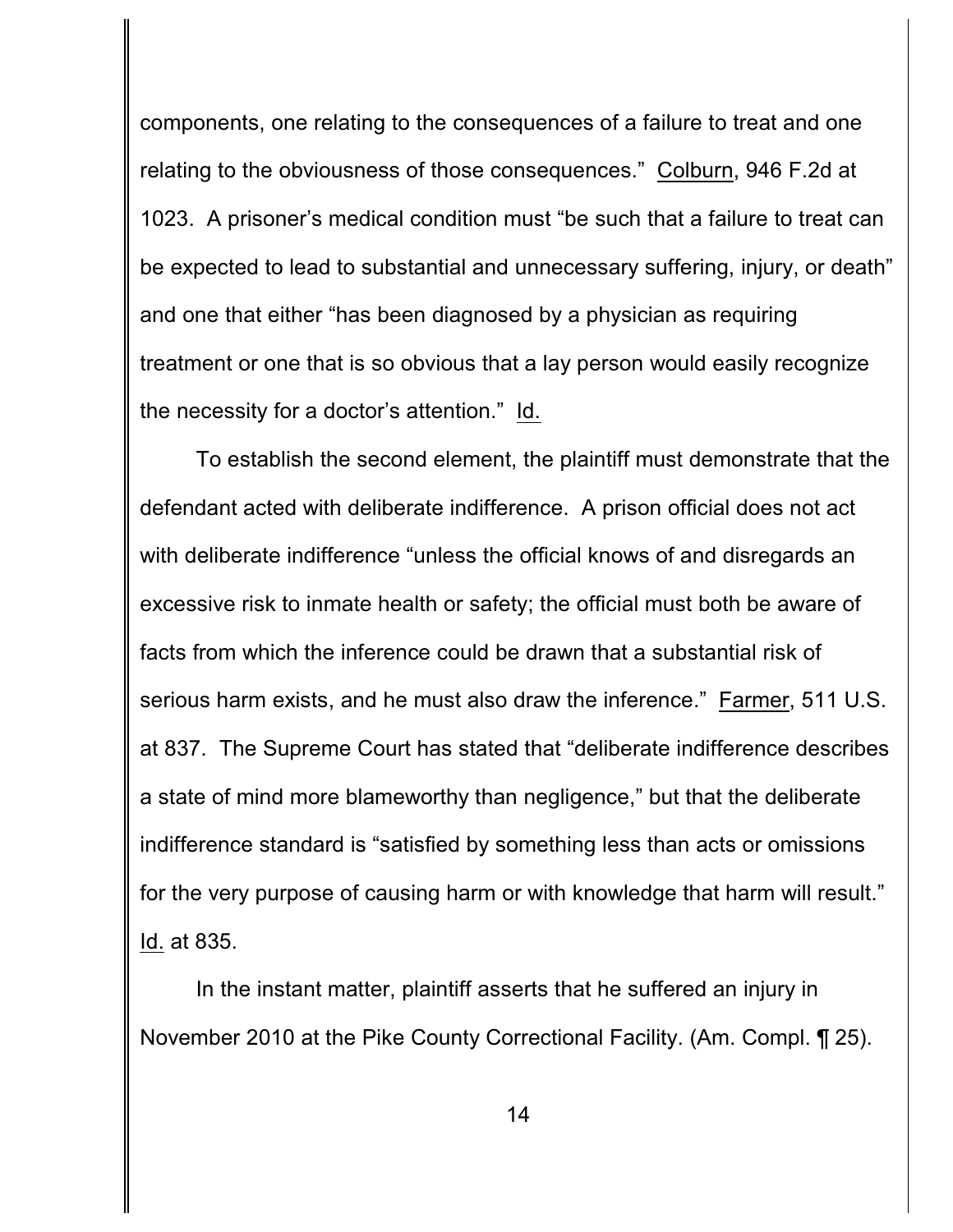Plaintiff claims that the "[d]efendants, their nurses, technicians and other personnel at [the] Pike County Correctional Facility undertook to treat plaintiff for an injury to his right ring finger  $\dots$ ." (Id. ¶ 35).<sup>8</sup> This treatment, however, "caused physical injuries and damage to plaintiff" that resulted "due to the deliberate indifference of defendants . . . to the plaintiff's medical needs." (Id.  $\P\P$  37-38).

Plaintiff's assertions, however, fail to support the conclusion that plaintiff's medical needs were indeed serious and defendants were aware of the needs. Iqbal, 556 U.S. at 678. Furthermore, no allegation supports a conclusion that defendants were deliberately indifferent to plaintiff's serious medical needs. Id. Because the complaint's allegations are not sufficient for the court to analyze plaintiff's Bivens denial of medical care claim, the court will dismiss this claim without prejudice to plaintiff filing an amended complaint.<sup>9</sup>

 $8$  Plaintiff names multiple John Doe defendants. These defendants allegedly were "agents and/or employees of the USA and/or DHS working in the office of ICE or working at the Pike or Luzerne County Correctional Facilities." (Am. Compl. ¶ 8). "Doe defendants 'are routinely used as stand-ins for real parties until discovery permits the intended defendants to be installed.'" Hindes v. F.D.I.C., 137 F.3d 418, 155 (3d. Cir. 1998) (quoting Scheetz v. Morning Call, Inc., 130 F.R.D. 34, 36 (E.D. Pa.1990). At the present time, the court will allow the Doe defendants to remain.

 $9$  The scant amount of facts in plaintiff's brief in opposition to the instant motion may demonstrate that he could amend his complaint to overcome the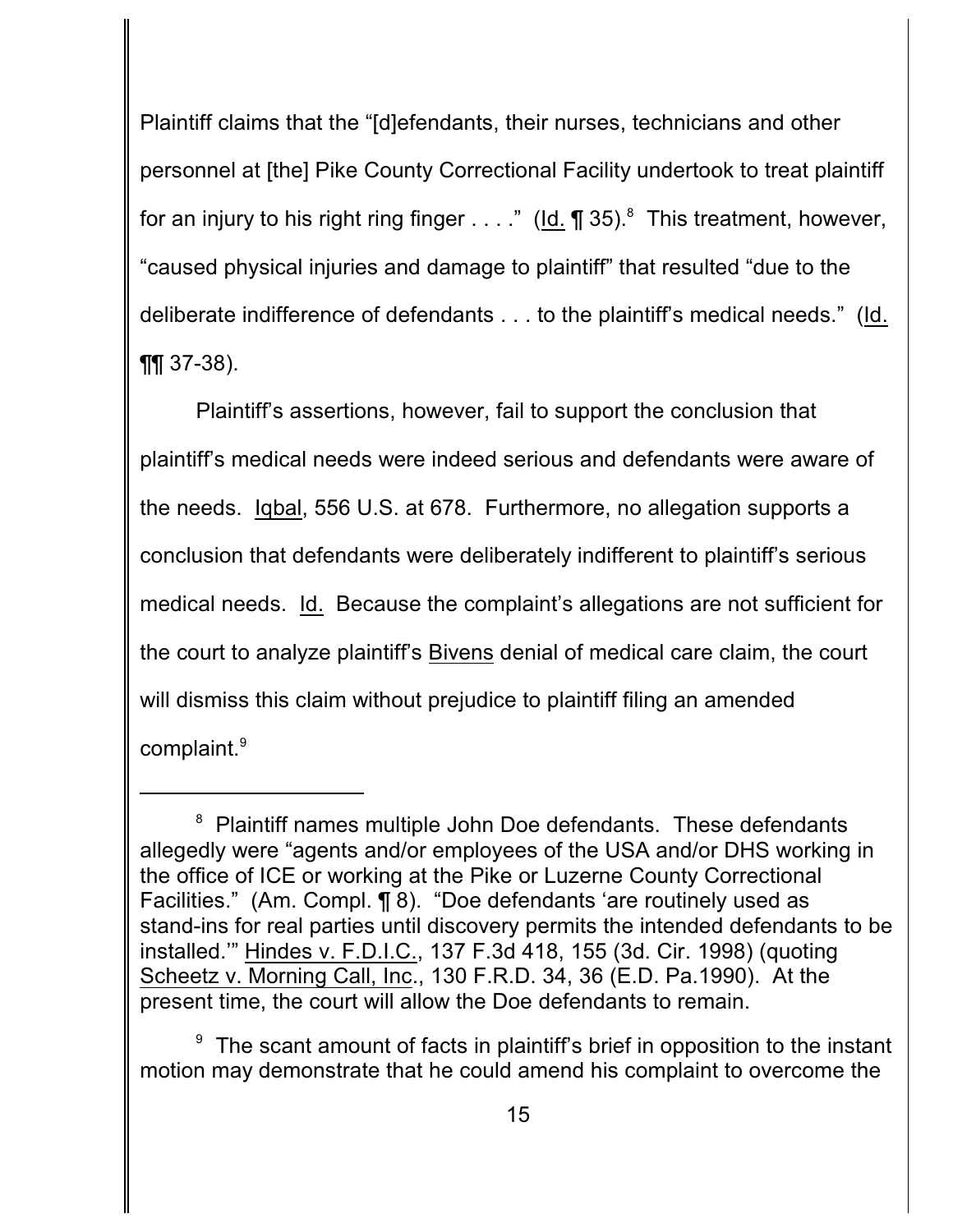## **B. Bivens: Eighth Amendment excessive force**

Plaintiff next asserts an Eighth Amendment excessive force claim arising from the same November 2010 incident. In an excessive force case, the court assesses whether prison officials applied force "in a good faith effort to maintain or restore discipline or maliciously and sadistically for the very purpose of causing harm." Hudson, 503 U.S. at 6. A prisoner need not show significant injury; however, an objectively *de minimis* use of force is insufficient to establish an Eighth Amendment violation. Id. at 9-10.

The Supreme Court has noted the following factors to determine whether a correctional officer used excessive force in contravention of the Eighth Amendment, including: (1) the need for the application of force; (2) the relationship between the need and the amount of force that was used; (3) the extent of injury inflicted; (4) the extent of the threat to the safety of staff and inmates, as reasonably perceived by responsible officials on the basis of the facts known to them; and (5) any efforts made to temper the severity of a

deficiencies noted herein, with respect to some of the defendants. Plaintiff will, therefore, have an opportunity to file a second amended complaint.

To survive a motion to dismiss, however, plaintiff must allege **personal involvement**. Specifically, plaintiff must assert that each individual defendant was aware of plaintiff's medical condition and that each defendant (1) directly participated in violating plaintiff's federal rights; (2) directed others to violate plaintiff's federal rights; or (3) were the people in charge of plaintiff's incarceration and acquiesced as their subordinates violated plaintiff's federal rights. Santiago, 629 F.3d at 129.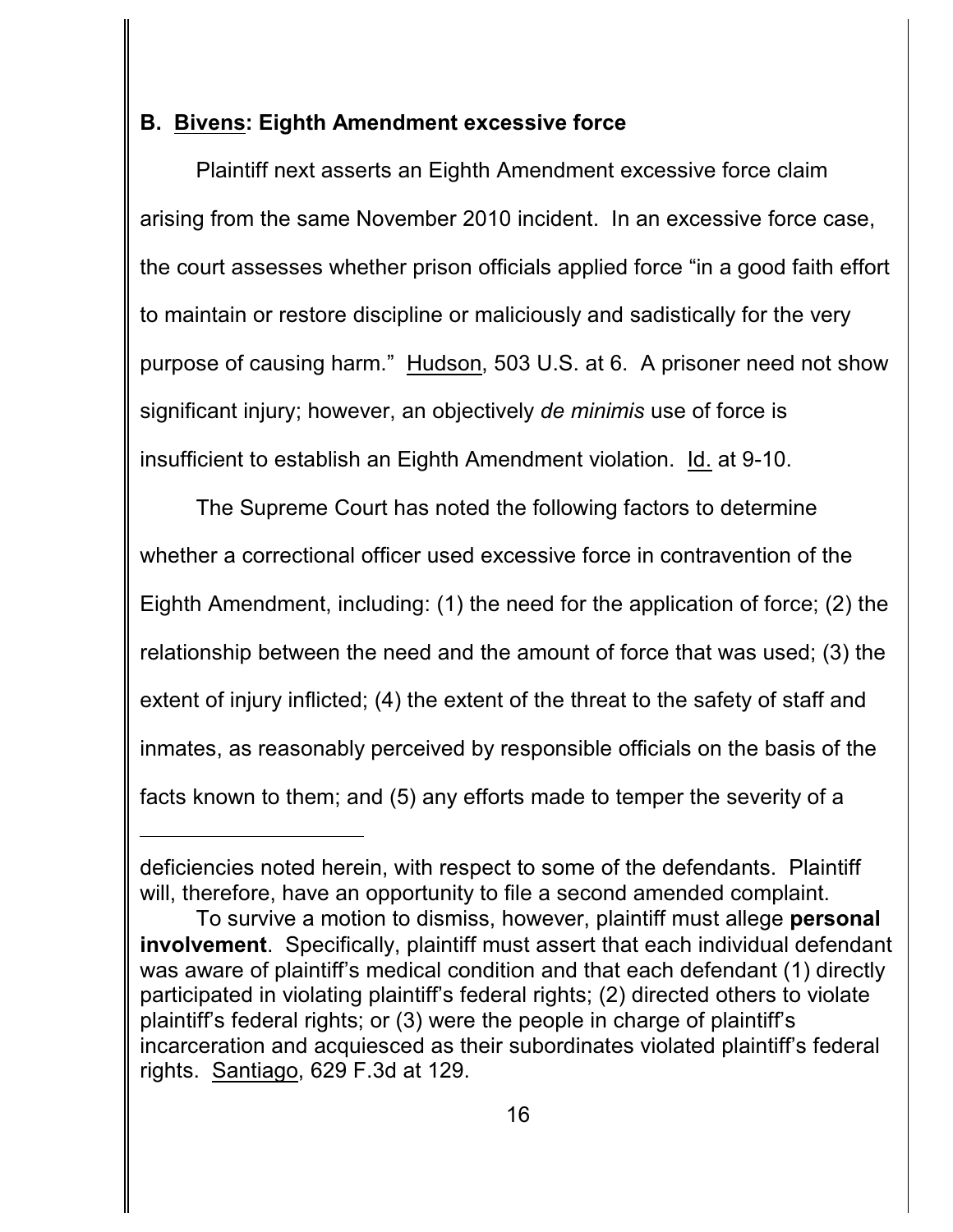forceful response. Whitley v. Albers, 475 U.S. 312, 319 (1986); see also Giles v. Kearney, 571 F.3d 318, 327 (3d Cir. 2009) (same).

The entirety of plaintiff's Eighth Amendment excessive force claim states: "In November 2010, while plaintiff was held in custody he suffered an injury to his right finger due to excessive force applied by corrections officers in detaining plaintiff for which plaintiff did not receive proper medical care . . . ." (Am. Compl. ¶ 25). This conclusory averment fails to support an Eighth Amendment excessive force claim for four reasons.

First, plaintiff fails to address defendants' culpable state of mind. Second, plaintiff does not discuss the need for application of force nor the relationship between the need and the amount of force used. Third, no detailed description of the injury sustained is given. Fourth, plaintiff fails to address whether defendants made any effort to temper the severity of their response. In short, the amended complaint's allegations are not sufficient for the court to analyze plaintiff's Eighth Amendment excessive force claim. Iqbal, 556 U.S. at 678. As such, the court will dismiss this claim without prejudice to plaintiff filing an amended complaint.<sup>10</sup>

 $10$  The entirety of plaintiff's amended complaint may demonstrate that he could amend his complaint to overcome the deficiencies noted herein, with respect to some of the defendants. Plaintiff will, therefore, have an opportunity to file a second amended complaint.

To survive a motion to dismiss, however, plaintiff must allege **personal**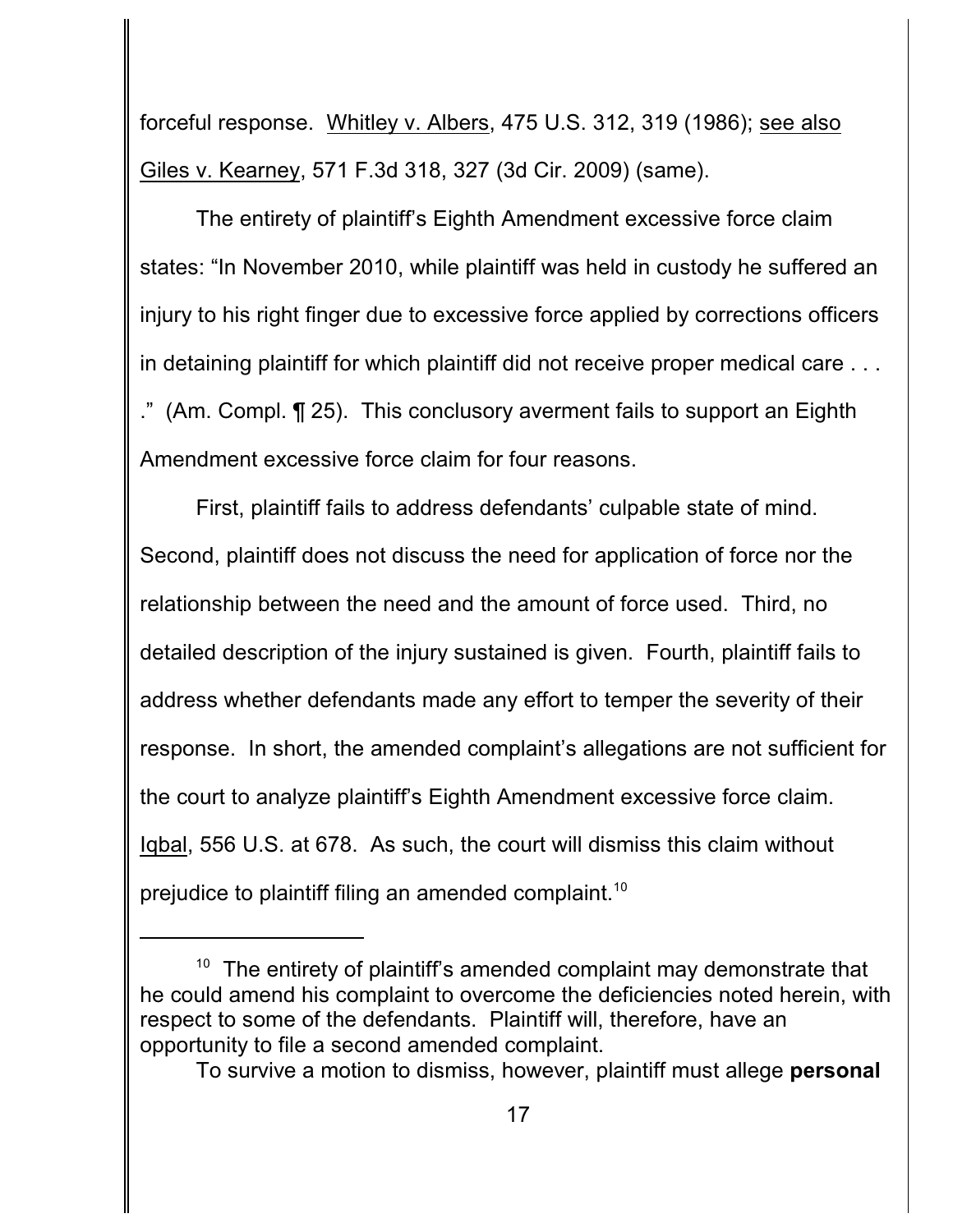# **C. FTCA: medical malpractice** 11

Plaintiff asserts a state law medical malpractice claim under the FTCA contending the defendants failed to appropriately treat his November 2010 finger injury, causing him harm. Defendants seek dismissal of plaintiff's medical malpractice claim because plaintiff failed to file a certificate of merit (hereinafter "COM") required by Pennsylvania Rule of Civil Procedure 1042.3. 12

Rule 1042.3 requires that in an action "based upon an allegation that a

licensed professional deviated from an acceptable professional standard" the

plaintiff must file a COM within sixty (60) days after filing the complaint. PA.

R. CIV. P. 1042.3(a). The Rule 1042.3 certificate must certify that either:

(1) an appropriate licensed professional has supplied a written statement that there exists a reasonable probability that the care, skill or knowledge exercised or exhibited in the treatment,

The court construes paragraph twenty-five (25) of the amended complaint, in addition to the factual averments in Counts 12-14, to state a medical negligence claim under the FTCA. (Am. Compl. ¶¶ 25, 42-54).

 $12$  Plaintiff's brief in opposition to the instant motion fails to address defendants' certificate of merit argument.

**involvement** regarding his Eighth Amendment excessive force claim. Specifically, plaintiff must state what level of force was used and that each defendant: (1) directly used excessive force; (2) directed others to use excessive force; or (3) were the people in charge of plaintiff's incarceration and acquiesced as their subordinates used excessive force. Santiago, 629 F.3d at 129.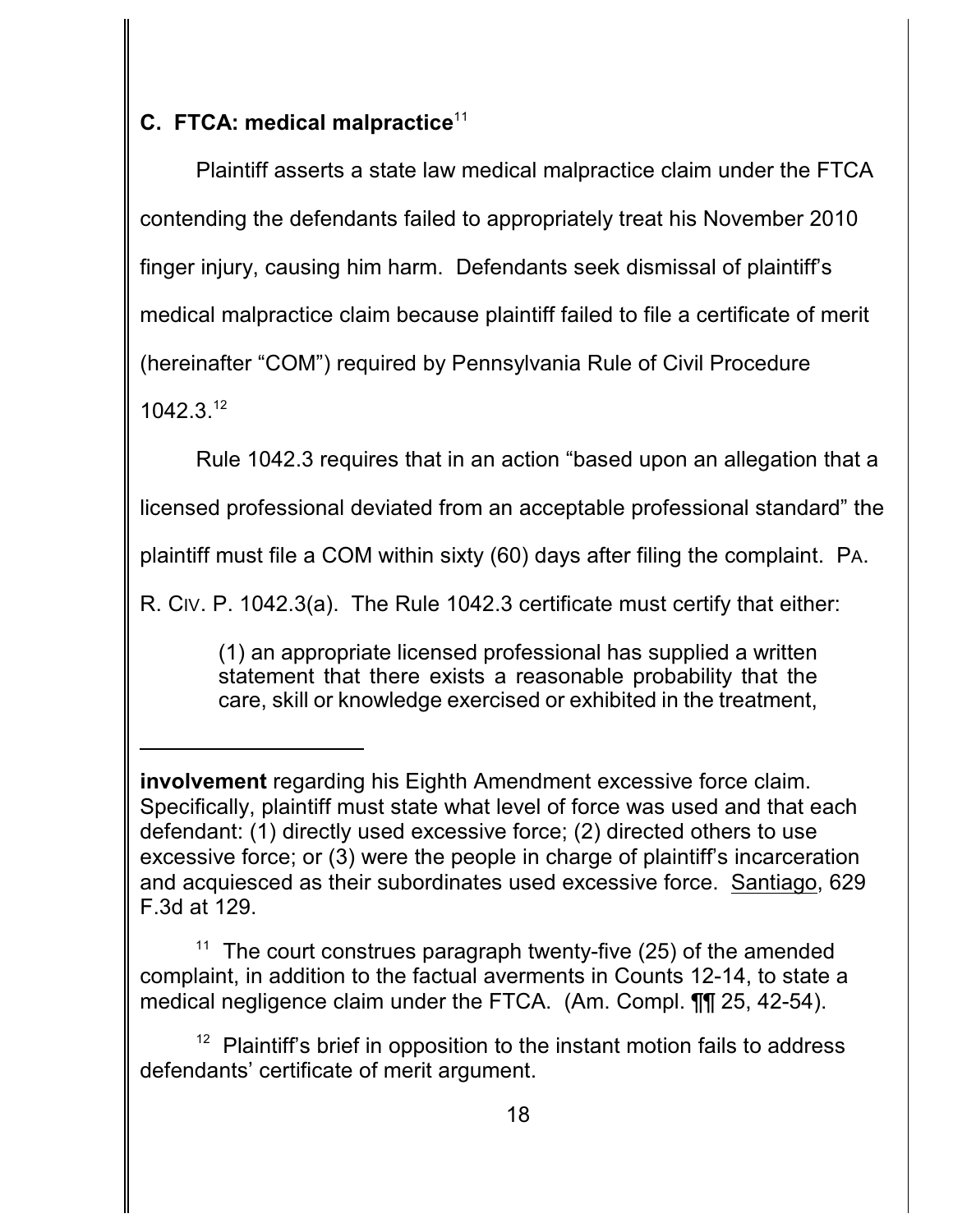practice or work that is the subject of the complaint, fell outside acceptable professional standards and that such conduct was a cause in bringing about the harm, or

(2) the claim that the defendant deviated from an acceptable professional standard is based solely on allegations that other licensed professionals for whom this defendant is responsible deviated from an acceptable professional standard, or

(3) expert testimony of an appropriate licensed professional is unnecessary for prosecution of the claim.

PA. R. CIV. P. 1042.3(a)(1)-(3). Rule 1042.3 is a substantive state law that

federal district courts must apply. Liggon-Redding v. Estate of Sugarman,

659 F.3d 258, 264-65 (3d Cir. 2011); Cuevas v. United States, 580 F. App'x

71, 75 (3d Cir. 2014).

Plaintiff has not submitted a Rule 1042.3 certificate of merit, identified

any medical expert or submitted a report from any medical expert.

Additionally, plaintiff has failed to establish that expert testimony is

unnecessary. Moreover, plaintiff has not shown a reasonable excuse for his

failure to comply with Rule 1042.3. Accordingly, the court will dismiss

plaintiff's medical malpractice claim under the FTCA. $^{13}$ 

 $13$  The court will deny this claim with prejudice as an amendment would be futile. See Alston, 363 F.3d at 235 (holding that district courts must permit a curative amendment within a set period of time unless such an amendment would be inequitable or futile).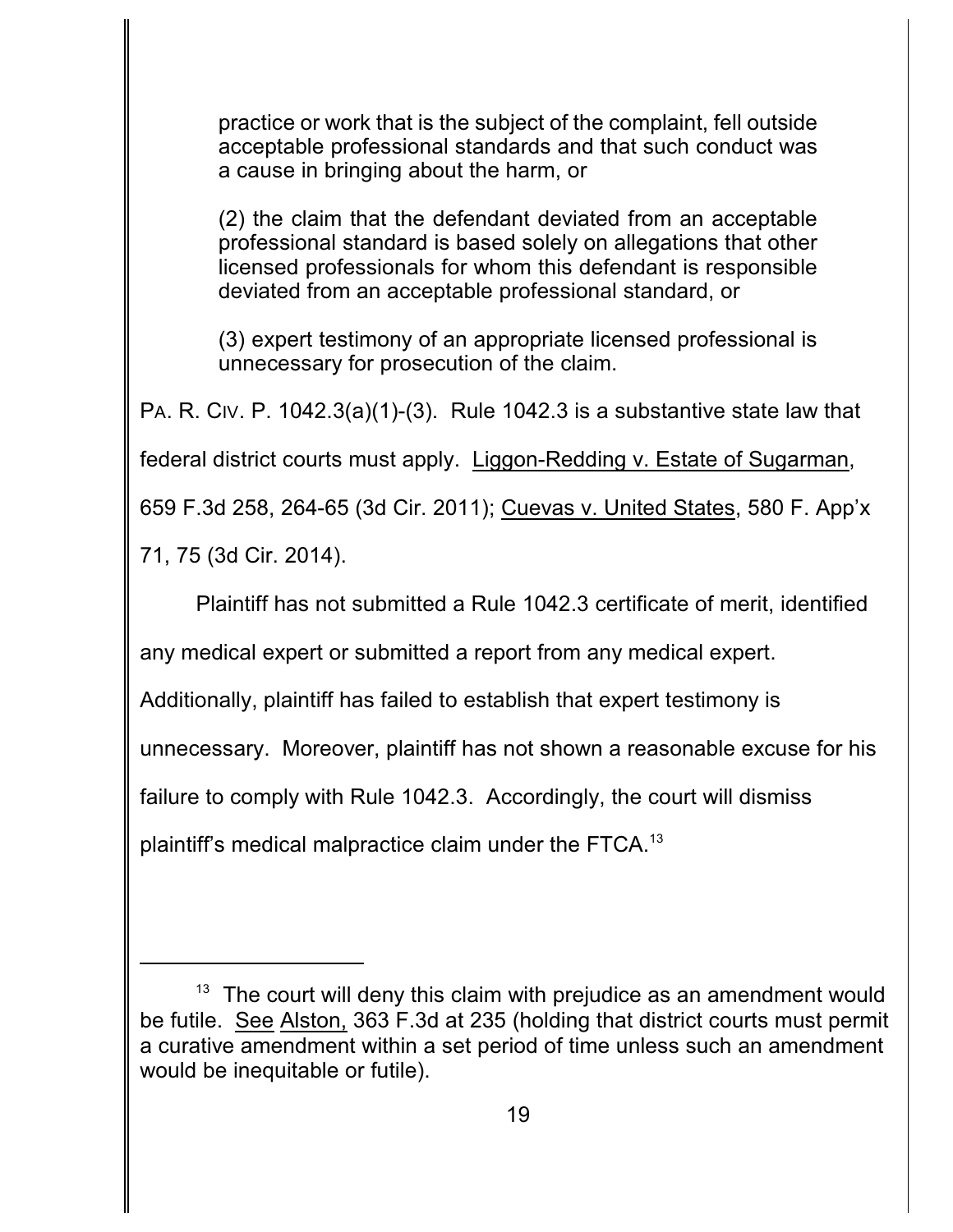## **Conclusion**

For the above-stated reasons, the following matters will be dismissed with prejudice: Count 1–Fourth Amendment unlawful detention; Count 2–Fifth Amendment denial of due process and double jeopardy; Count 3–Sixth Amendment ineffective assistance of counsel and speedy trial violation; Count 4–Eighth Amendment cruel and unusual punishment; Count 5–Fourteenth Amendment denial of due process; Count 7–invasion of privacy; Count 8–false arrest; Count 9–false imprisonment; Count 10–malicious prosecution; Count 12–negligence, negligent hiring, negligent retention and negligent training; Count 13–intentional infliction of emotional distress; Count 14–negligent infliction of emotional distress and plaintiff's medical negligence claim asserted in paragraph 25. The court will also dismiss the following claims without prejudice to plaintiff filing an amended complaint: Count 6–Bivens medical indifference against the individual defendants and Count 11–Bivens excessive force against the individual defendants.<sup>14</sup> Finally, the

<sup>&</sup>lt;sup>14</sup> Plaintiff's Bivens medical indifference claim must assert that each individual defendant was aware of plaintiff's medical condition and that each defendant (1) directly participated in violating plaintiff's federal rights; (2) directed others to violate plaintiff's federal rights; or (3) were the people in charge of plaintiff's incarceration and acquiesced as their subordinates violated plaintiff's federal rights. Santiago, 629 F.3d at 129.

Similarly, plaintiff's Bivens excessive force claim must state what level of force was used and that each defendant: (1) directly used excessive force; (2) directed others to use excessive force; or (3) were the people in charge of